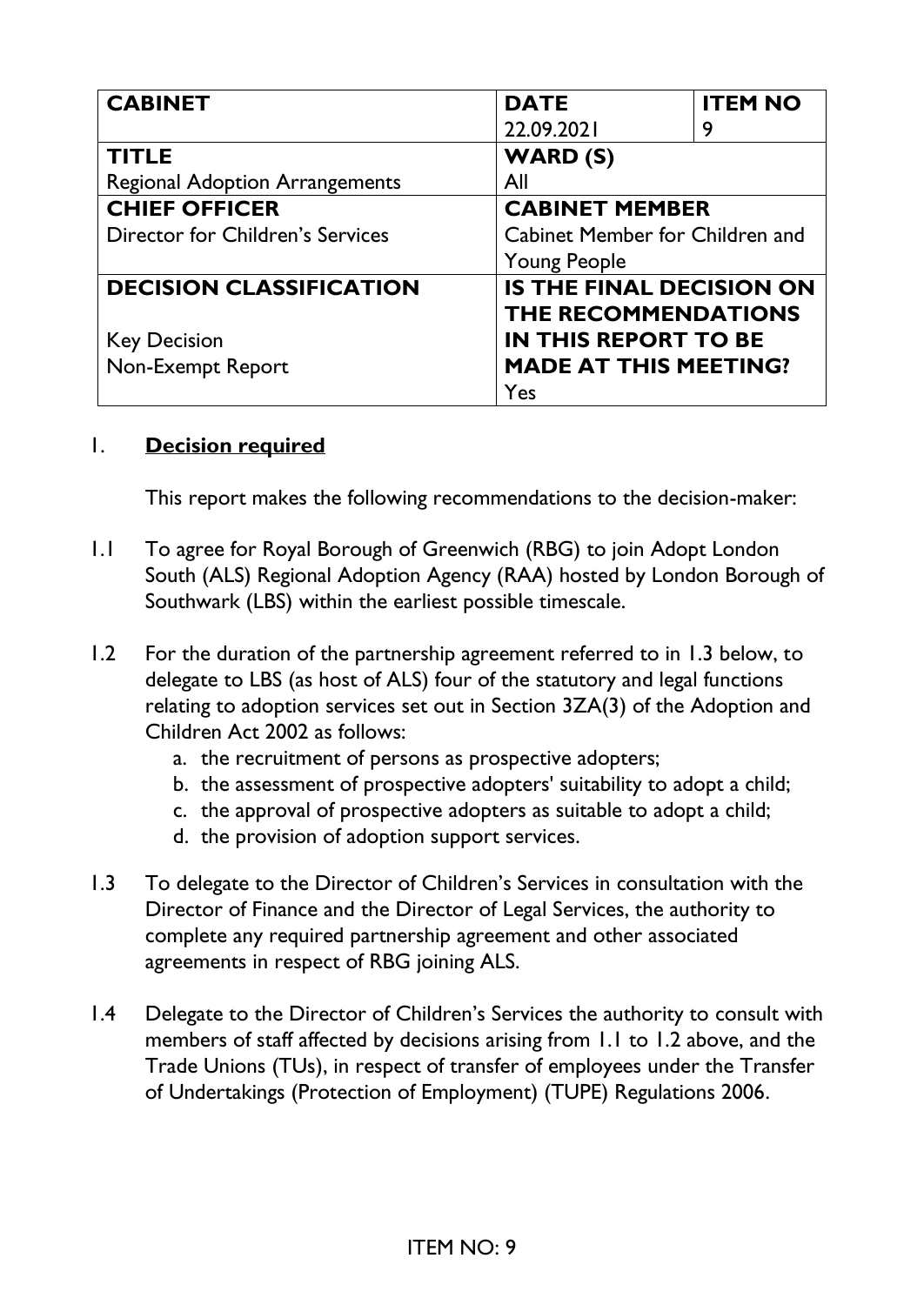## **2 Links to the Royal Borough of Greenwich high level objectives**

- 2.1 This report relates to the Council's high level-objective as follows:
	- to support vulnerable children and young people.

#### **3 Purpose of Report and Executive Summary**

- 3.1 This report sets out the background to the Regional Adoption Arrangements and summarises RBG's efforts towards achieving the Department for Education's (DfE's) mandate for all local authorities in England to join a RAA.
- 3.2 The report also sets out a new proposal for achieving the government's mandate in relation to joining a RAA following an earlier Cabinet decision made on 22 June 2020, by recommending a partnership arrangement with nine other London local authorities under the ALS RAA hosted by LBS.

#### **4 Introduction and Background**

- 4.1 In June 2015, the DfE published its proposal to reform the adoption system in England and move to a regionalised approach in a paper titled, *"Regionalising Adoption"*. This was following previous governments' findings on the challenges associated with recruitment of adopters and the need for a more streamlined system where fewer organisations operate at a much greater scale to recruit and assess adopters. The purpose was to speed up recruitment of adopters and the matching process, and markedly improve the life chances of neglected and damaged children, whilst also reducing associated costs.
- 4.2 In March 2016, the DfE published details of its vision as set out in *"Adoption: A Vision for Change"*, where it introduced the concept of Regional Adoption Agencies (RAAs) and the ambition for all local authorities to be part of one by the end of the then Parliament, in 2020. This was to enable the adoption system to operate across boundaries, create a larger adoption pool and maximise the choice for children with Voluntary Adoption Agencies at its heart by April 2020.
- 4.3 The above vision was put into law through the enactment of the Education and Adoption Act 2016, which came into force on 7 March 2018. This gave the Secretary of State for Education (SoS) the powers to direct local authorities in England to enter into regional adoption arrangements. The SoS then mandated all local authorities to enter into a regional adoption arrangement by April 2020, but due to the impact of the coronavirus pandemic and the challenges faced by many local authorities in finding a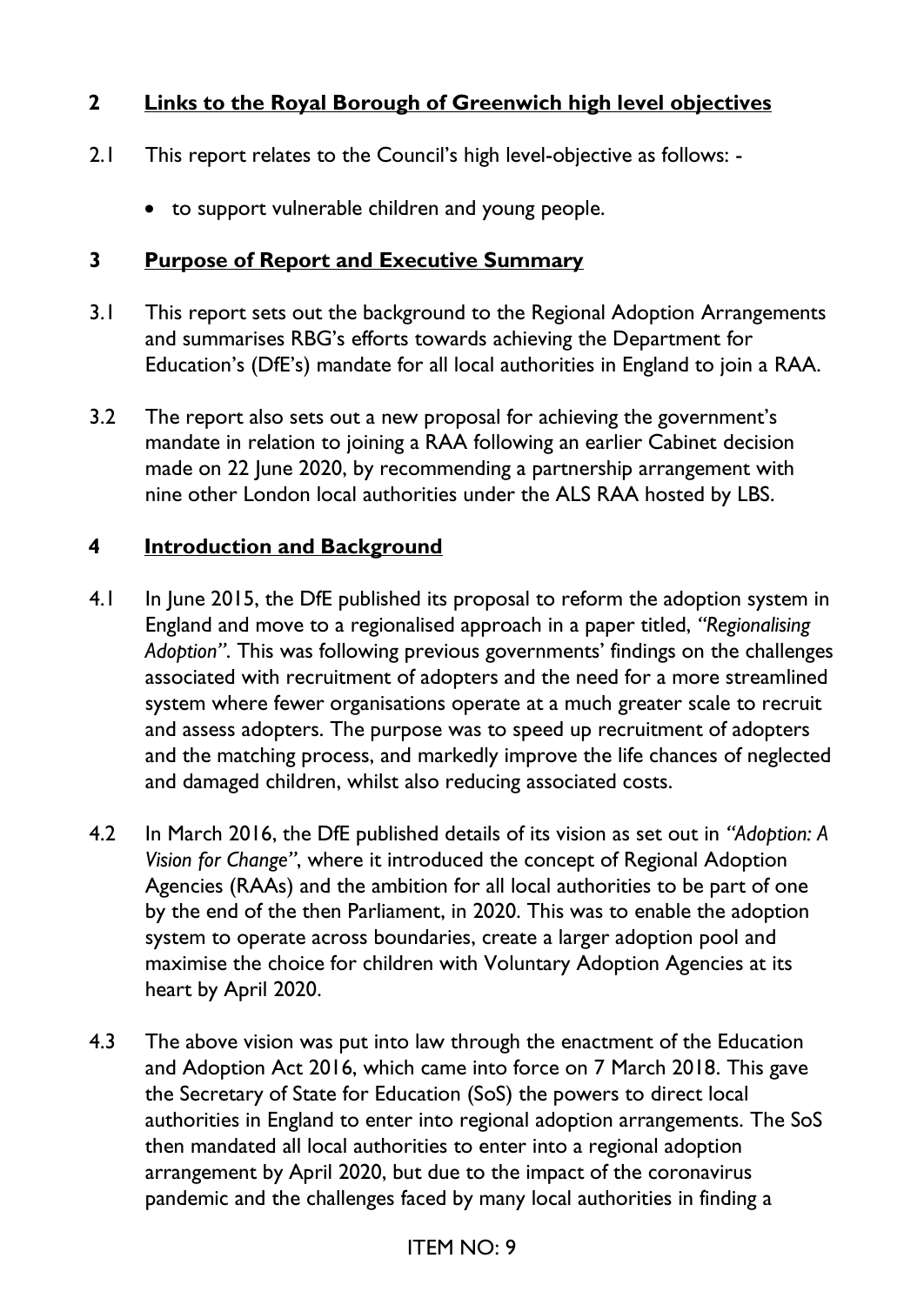suitable RAA, the DfE had been flexible in the approach to ensuring compliance with the mandate. As such, there was an expectation that those local authorities yet to join a RAA should be able to achieve the mandate by April 2021.

- 4.4 In 2018, RBG commenced its due-diligence on the most suitable arrangement for meeting the DfE's mandate. A number of options were considered to determine the very best model for RBG's children, future adopters and staff and to mitigate potential risks.
- 4.5 An approach was made to Adopt East, hosted by Essex, where it was believed that a "light touch" RAA was being considered for the local authorities involved. Adopt East were not forthcoming on specific details on their arrangement and they were clear at the time on not seeking to expand their RAA to include other local authorities. As a result, this option was discounted.
- 4.6 A "splinter RAA" with close neighbours was also considered with informal discussions with Lewisham, which did not progress due to Lewisham's decision to be part of ALS RAA.
- 4.7 Bexley, Kent and Medway who were also in the process of forming a RAA now known as Adoption Partnership Southeast, were also engaged in a discussion but similar to Adopt East, they were not seeking to expand their RAA until it was fully established.
- 4.8 Further, an option to join the ALS RAA, hosted by LBS was explored. Due to our reservations on the early development of the operational model, coupled with the tight timescales for its implementation, a proposal was made to ALS for a special arrangement for RBG. The proposal would have enabled RBG to remain involved in shaping the development of the operational model whilst preserving our local arrangements to achieving permanence for children until the model was fully developed. The Council's proposal was not accepted by ALS, but an in-principle agreement was made for RBG's full commitment to ALS to be deferred for up to a year whilst other RAA options were explored.
- 4.9 On 28<sup>th</sup> December 2018, the Director of Children's Services notified the DfE of RBG's intention to maintain its relationship with Southwark as the host for the ALS RAA, in effect maintaining the in-principle commitment, but to explore other options in parallel.
- 4.10 The option to join Ambitious for Adoption (AfA), which is a RAA run by Coram (a voluntary organisation and the largest voluntary adoption agency in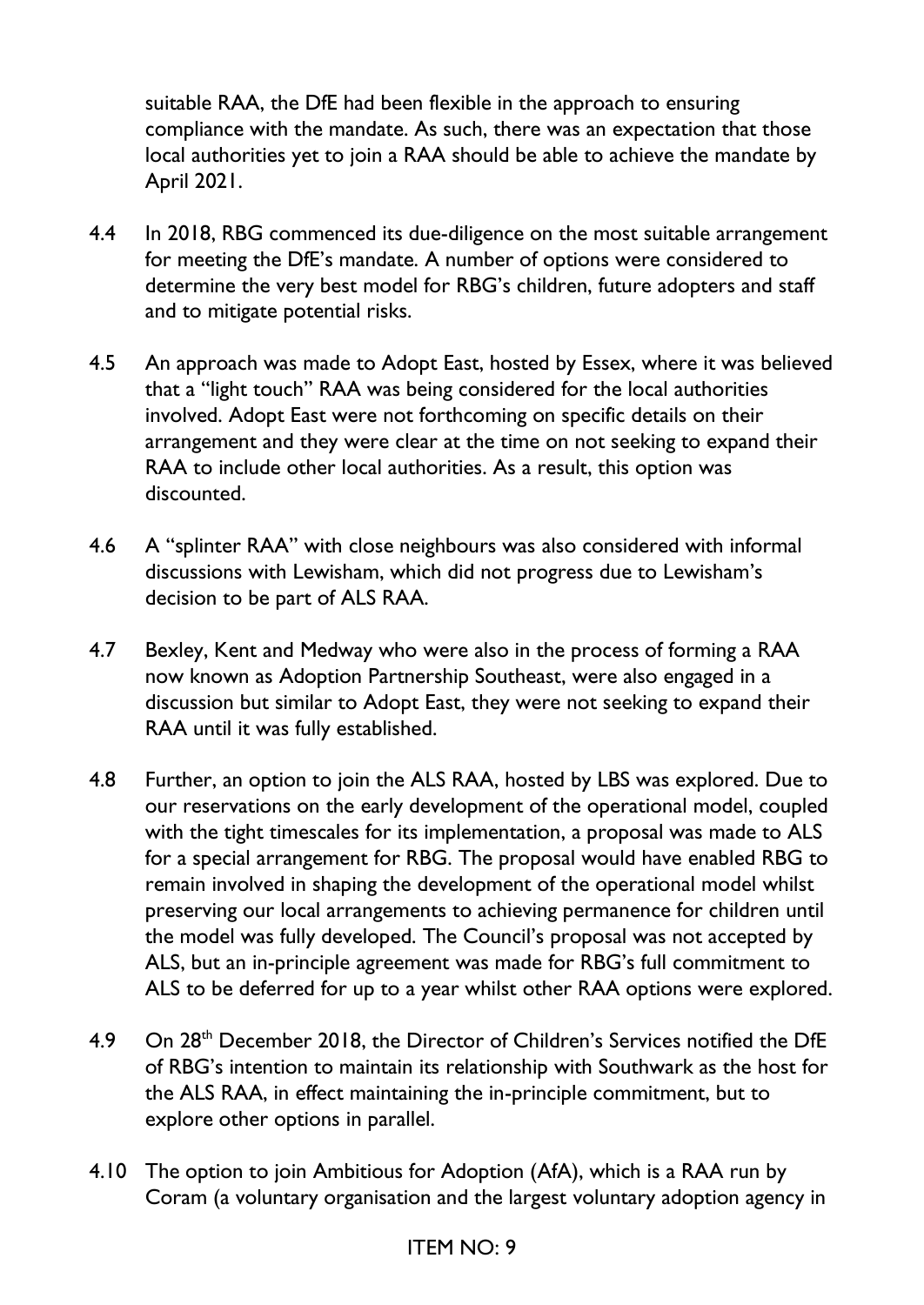the UK working with a number of other local authorities, mainly in London) and led by the London Borough of Harrow, was then thoroughly pursued because it appeared under the circumstances at the time to be the best available option. This was due to AfA's hub-spoke delivery approach, which placed quality of practice at the heart of the delivery model. Here, services were to be provided from each partner agency's location to facilitate local links, relationships, continuity and locality delivery and ease of access to services. On this basis, a recommendation was made to Cabinet for RBG to join AfA, and this was agreed on 22 June 2020.

- 4.11 All necessary due-diligence activities were undertaken that would have allowed our smooth transition to AfA, including setting up of a Strategic Project Board chaired by the Director of Children's Services, to facilitate partnership working between Coram and RBG leading up to RBG's admission. An internal operational Task and Finish Group was also set up to manage the required internal liaison and governance arrangement while a regime of continuous engagement with affected staff and TUs was established, including a meaningful consultation process as required under the TUPE regulations. A transfer date of 1 April 2021 was ultimately set whilst discussions continued with AfA to finalise the modalities of RBG becoming a partner in the RAA by the agreed date.
- 4.12 Despite all best endeavours, it became clear that parties were unable to agree due to differences on the following issues:
	- a) Consideration of some key employee terms and conditions within the remit of the TUPE regulations, for the purpose of transfer of employees to Coram;
	- b) Clarity on the length of the partnership contract; and
	- c) Clarity on the management of spot purchasing of adopters during the transitional period.
- 4.13 Without the above differences between parties being resolved, officers were unable to justify proceeding with the process to join AfA; and considering the long-term risks, particularly with regards to value for money and quality of practice, the process to join AfA was paused by mutual agreement to enable RBG to consider its options going forward.
- 4.14 In view of the foregoing, officers re-engaged with ALS with a view to exploring further the possibilities of RBG joining the RAA. Having considered the progress made by ALS since our previous engagement and the good reputation that they have developed since inception, officers are of the view that ALS' operational model is more aligned with RBG's adoption principles.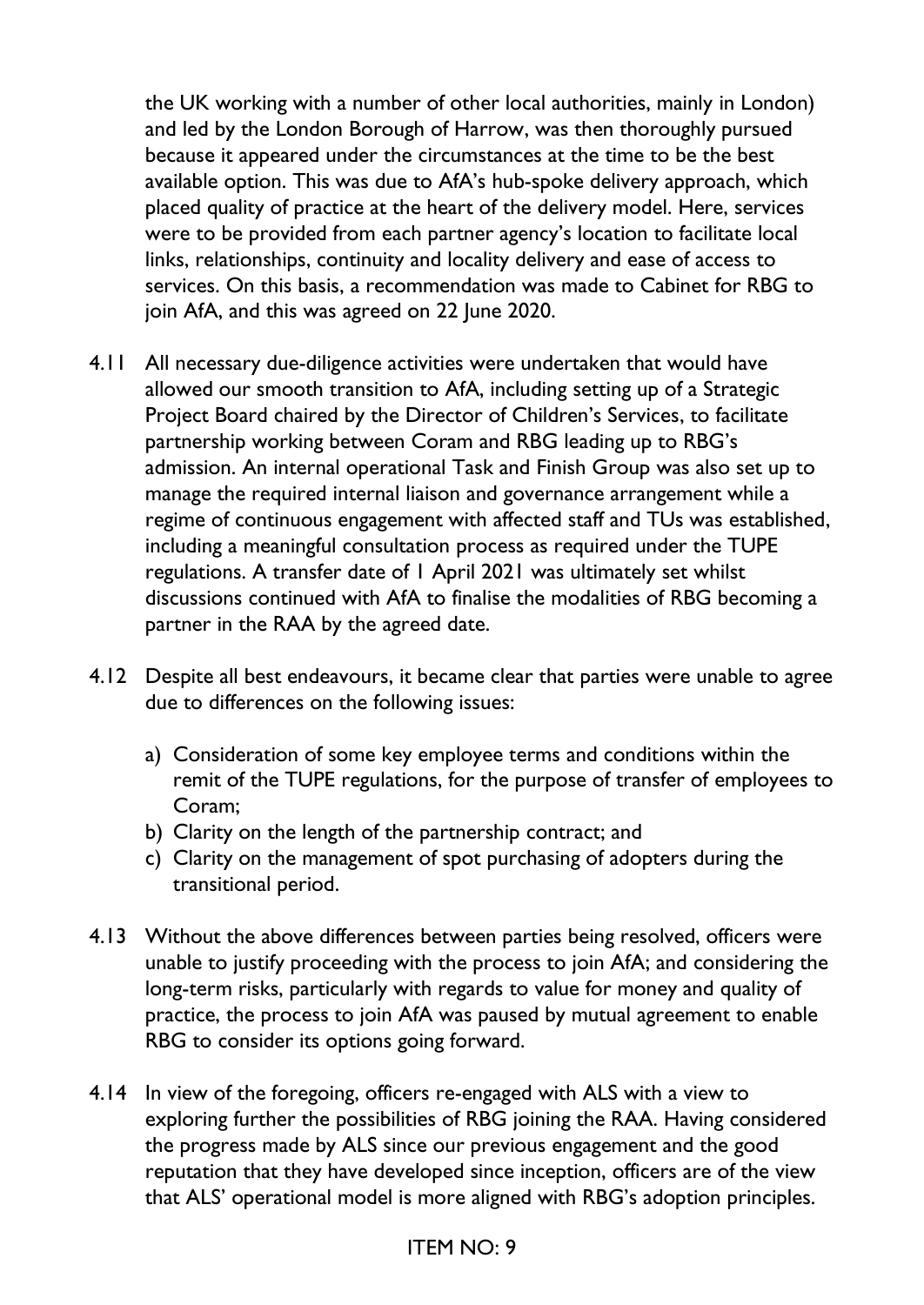This is especially so given ALS' progressive and modern approach, which primarily focuses on the needs of the child.

- 4.15 In addition, ALS' strong emphasis on cultural diversity and recruitment, as well as the opportunity for all existing RBG Adoption Team staff to be able to transfer across on the terms set by the National Joint Council (NJC) for local government services, means that ALS is a better match for RBG.
- 4.16 The engagement with ALS has been positive with both parties working to develop a transitional arrangement based on a fair and transparent financial modelling. This is encouraging for building a strong partnership relationship going forward, with the aim that RBG will be a partnering authority by 1 January 2022.
- 4.17 On 17 May 2021, ALS Management Board considered the request from RBG and gave an in-principle agreement to RBG joining the partnership subject to agreeing the financial elements. There is also an expectation that RBG would pick up any associated implementation project cost as the DfE funded the initial developments and original implementation costs, which are no longer available since the RAA had become operational.
- 4.18 Further to the above, a monthly Strategic Project Board has been established with key personnel between RBG and ALS, including independent project management resources to drive the process to a successful partnership arrangement. In parallel, there will continue to be interactions between relevant teams to agree the financial and associated HR terms, details of which will be covered within the Partnership Agreement to be entered by all parties.
- 4.19 On 15 July 2021, a letter was received from the DfE expressing the disappointment of the Minister for Children and Families that we are not yet in a RAA but being positive about current plans regarding ALS and noting that the SoS has powers to direct local authorities to join a RAA. This emphasises the urgent need for RBG to join a suitable RAA within the earliest feasible timescale as being recommended in this report.
- 4.20 Given the above, Cabinet is being asked to agree that RBG joins ALS RAA in accordance with the Government's expectations that RBG enters into a regional adoption arrangement.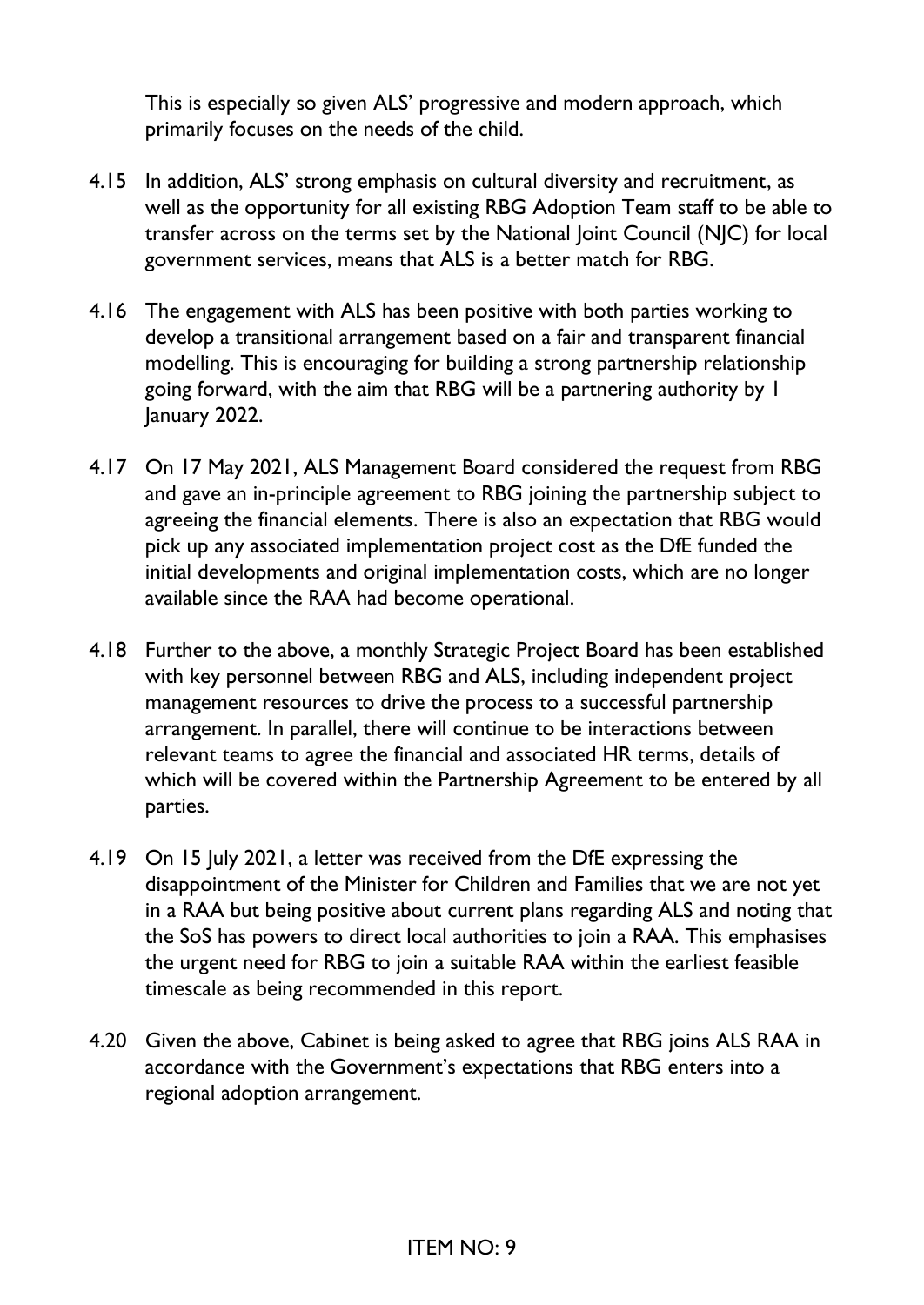# 5 **Available Options**

# 5.1 **Option 1 – To proceed with steps to join ALS (Preferred)**

5.1.1 This option will enable officers to take necessary steps for RBG to join ALS, which is the RAA considered to be the best fit continuity for RBG's adoption service.

### 5.2 **Option 2 – To proceed with the earlier Cabinet decision to join AfA**

5.2.1 The option to join AfA has been thoroughly considered and explored following the earlier Cabinet decision of 22 June 2020. Despite all best endeavours, parties have been unable to agree differences in relation to employee benefits, length of contract and spot purchasing of adopters. Given the long-term risks to the Council, particularly with regards to value for money and quality of practice, this option is not considered viable and as such not being recommended.

## 5.3 **Option 3 – Do nothing**

5.3.1 This option will mean that RBG will not be able to fulfil its obligation to join a RAA in line with the Government's expectations. This is likely to trigger the SoS to issue a direction on RBG to achieve this mandate on the terms not necessarily determined by our own assessment of being the best possible approach. As such, this option is considered damaging to the Council's reputation and not in the best interests of our children and young people. This option is therefore not being recommended.

#### 6 **Recommended Option**

6.1 Option 1 above is the only viable and desirable option under the current circumstances as described in 4.4 – 4.20 above. If agreed, RBG will be able to fulfil the Government's directive for all local authorities in England to enter into a regional adoption arrangement. This option will also avoid the prospect of a direction being issued by the SoS specifically for RBG to comply with the Government's directive.

#### 7 **Reasons for Recommendations**

7.1 The ALS RAA offers the arrangements that provide the best fit continuity for our adoption service and to deliver a choice of adoptive families for the children in our care where adoption has been identified as the permanence plan for them.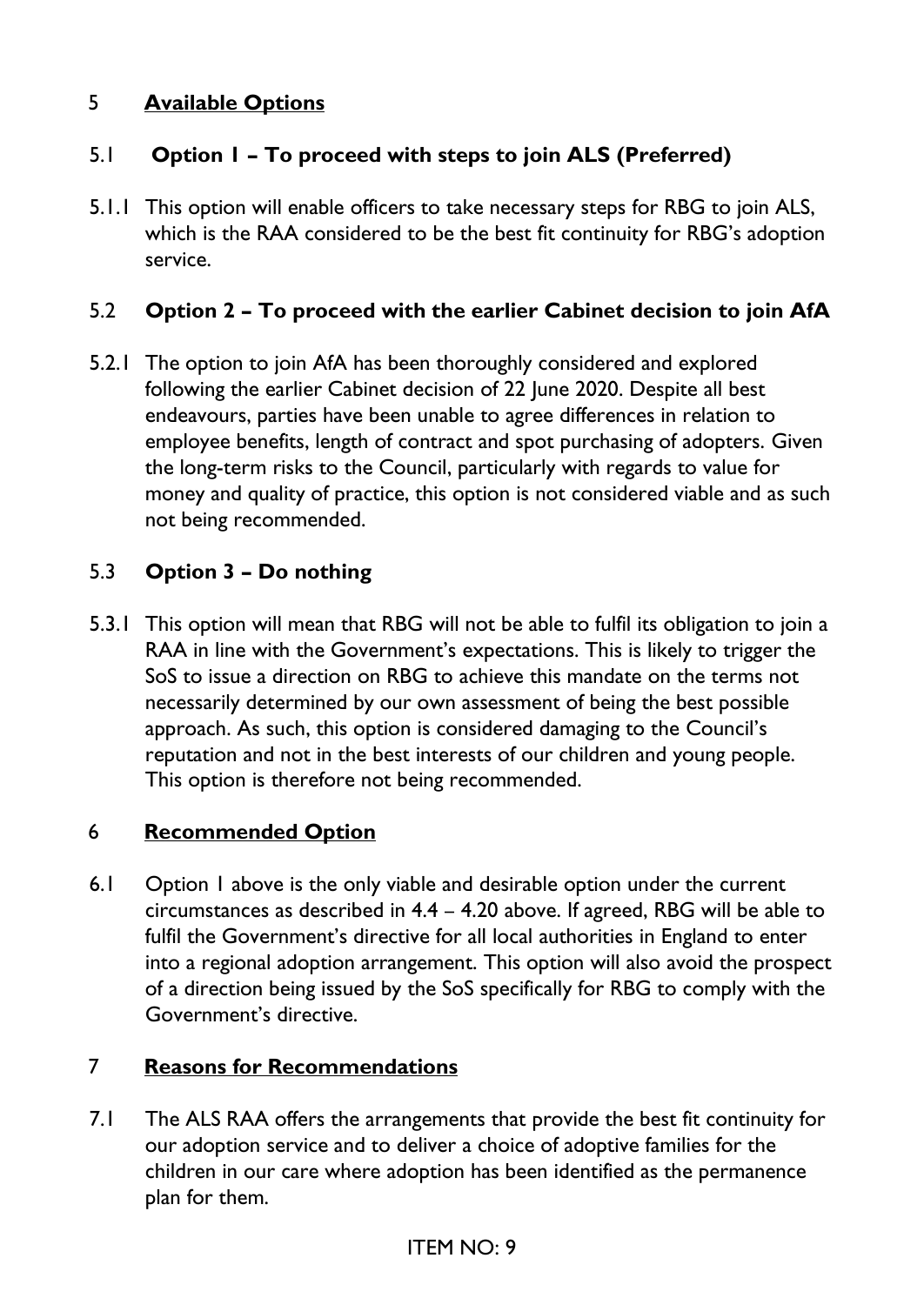- 7.2 Although the legislative framework around regionalisation of adoption in England provides some flexibility for the Local Authority to transfer its adoption functions to a RAA of its choice, the SoS has the powers to direct a Local Authority to take specific steps towards achieving this mandate, where it is deemed that it has not taken reasonable steps to achieve it. Given that the original mandate was for all local authorities in England to join a RAA by April 2020 and the grace period of April 2021 has since passed, there are no other viable options other than for RBG to achieve this mandate as soon as practicable.
- 7.3 The letter from the Minister for Children and Families to the Director of Children's Services dated 15 July 2021 suggests that the DfE is considering issuing a directive for RBG to comply with this mandate. This will not only be damaging to the Council's reputation, it will take any decision out of our hands if the minister takes out an order. This must therefore be avoided.

#### 8 **Next Steps: Communication and Implementation of the Decision**

- 8.1 A Strategic Project Board has been set up for the purpose of co-ordinating all activities required to achieve the mandate of joining ALS RAA. A process of continuous liaison between parties has also been established to ensure a smooth transition and the Director of Children's Services will maintain an oversight of this process.
- 8.2 Following the agreement of recommendations in this report, officers will have the delegated authority to enter into the necessary legal agreements required to implement the high-level decisions set out in Section 1 of this report, which includes the implementation of a meaningful consultation with affected staff members and TUs.
- 8.3 Negotiations and communications with the RAA and other relevant stakeholders will follow the standard procedure for negotiating legal agreements, including appropriate legal representation to preserve the wider interests of the Council and the children at the heart of the process.

#### **9 Consultation**

9.1 The proposal set out in this report is subject to the provisions of the TUPE Regulations due to the transfer of staff from RBG to a RAA. A meaningful consultation process had been undertaken with the affected staff members and TUs on the previous plan to join AfA. There have also been several follow-up meetings and consultations with both staff and TUs to keep them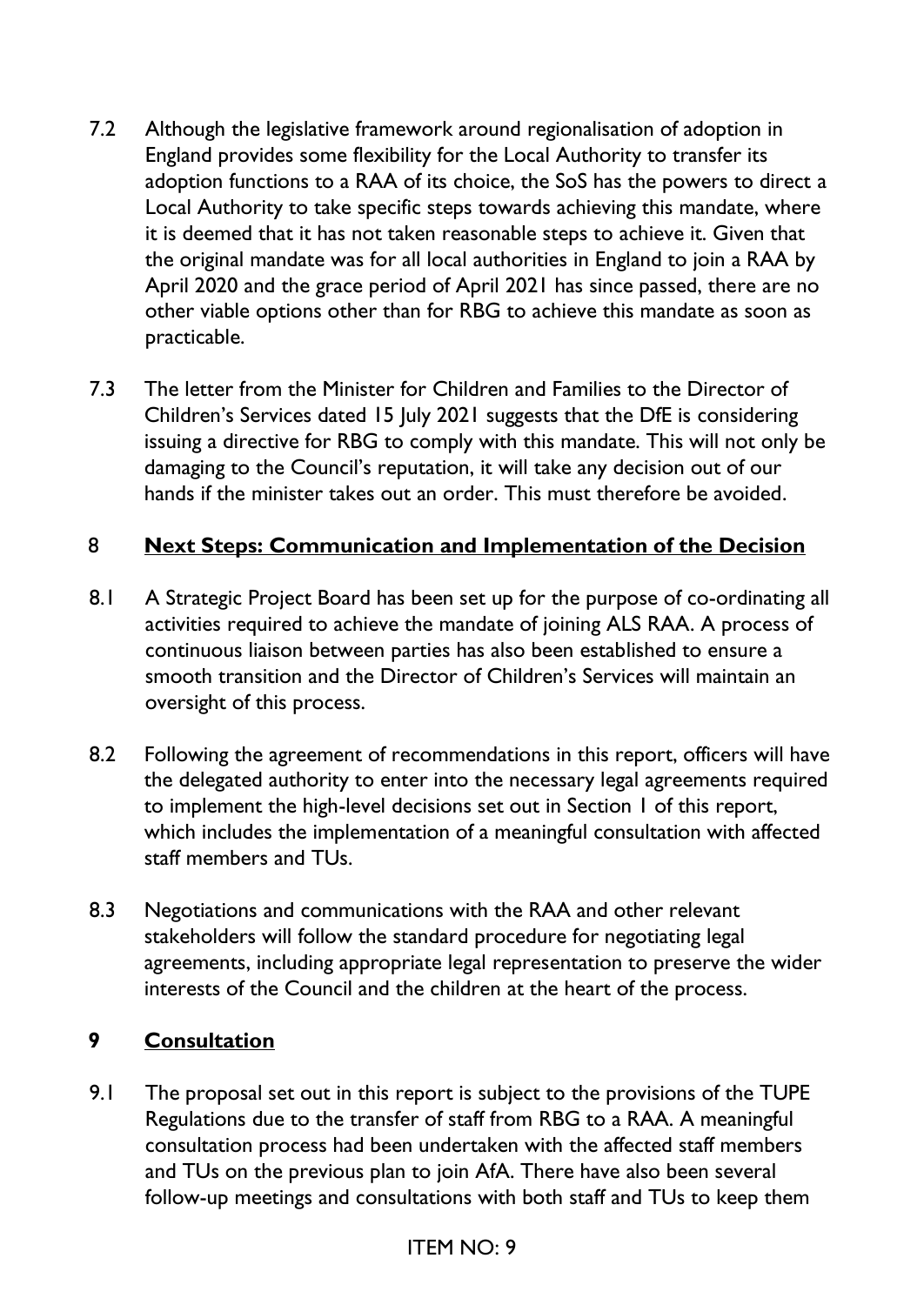informed on the proposal. A letter was issued recently to the TUs to formally notify them of the ongoing conversation with ALS and a representative of ALS has recently met with the affected members of staff as part of our stakeholder management process. A further formal consultation process will be undertaken with the affected staff members and TUs following Cabinet's approval of the decisions set out in this report.

9.2 Other relevant stakeholders, including affected families will also be consulted on the proposed change.

| <b>Issue</b>                               | <b>Implications</b>                                                                                                                                                                                                                                                                                                                                                                                        | Sign-off                                                                                     |
|--------------------------------------------|------------------------------------------------------------------------------------------------------------------------------------------------------------------------------------------------------------------------------------------------------------------------------------------------------------------------------------------------------------------------------------------------------------|----------------------------------------------------------------------------------------------|
| <b>Legal including</b><br>Human Rights Act | Section 3ZA of the Adoption and<br>Children Act 2002 (as amended by<br>the Education and Adoption Act<br>2016) gives the Secretary of State<br>power to direct one or more local<br>authorities in England to make<br>arrangements for any or all of their<br>specified adoption functions to be<br>carried out on their behalf by one of<br>the local authorities named or by<br>another adoption agency. | Davidaire Horsford<br><b>Assistant Head of</b><br><b>Legal Services</b><br>03 September 2021 |
|                                            | The functions set out in the $3ZA(3)$<br>of Act are functions in relation to:                                                                                                                                                                                                                                                                                                                              |                                                                                              |
|                                            | (a) the recruitment of persons<br>as prospective adopters;                                                                                                                                                                                                                                                                                                                                                 |                                                                                              |
|                                            | (b) the assessment of<br>prospective adopters' suitability<br>to adopt a child;                                                                                                                                                                                                                                                                                                                            |                                                                                              |
|                                            | (c) the approval of prospective<br>adopters as suitable to adopt a<br>child;                                                                                                                                                                                                                                                                                                                               |                                                                                              |
|                                            | (d) decisions as to whether a<br>particular child should be<br>placed for adoption with a<br>particular prospective adopter;                                                                                                                                                                                                                                                                               |                                                                                              |

# **10 Cross-Cutting Issues and Implications**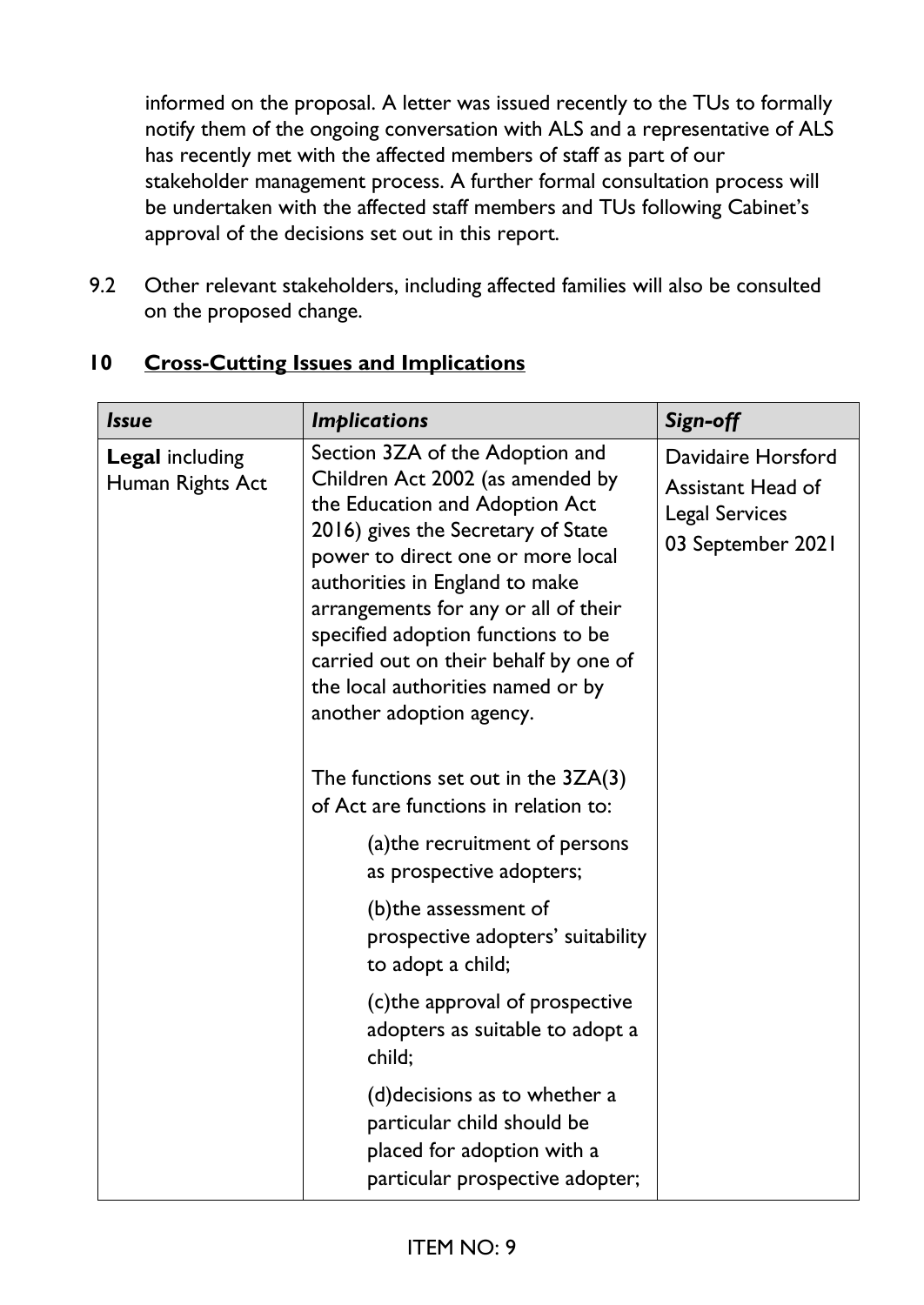| (e) the provision of adoption                                              |  |
|----------------------------------------------------------------------------|--|
| support services.                                                          |  |
| This power came into effect on 7 <sup>th</sup>                             |  |
| March 2018. The Government's                                               |  |
| expectation was for all local                                              |  |
| authorities to be part of a Regional                                       |  |
| Adoption Agency by April 2020.                                             |  |
| The Act includes provision for the                                         |  |
| Secretary of State to allow local                                          |  |
| authorities the flexibility to transfer                                    |  |
| their adoption functions to another                                        |  |
| authority or adoption agency.                                              |  |
| This report seeks, for the duration of                                     |  |
| the partnership agreement, to                                              |  |
| delegate to LBS (as host of ALS) four                                      |  |
| of the statutory and legal functions                                       |  |
| set out in Section 3ZA(3) of the                                           |  |
| Adoption and Children Act 2002 as                                          |  |
| follows:                                                                   |  |
| the recruitment of persons as                                              |  |
| prospective adopters;                                                      |  |
| the assessment of prospective                                              |  |
| adopters' suitability to adopt a                                           |  |
| child;                                                                     |  |
|                                                                            |  |
| the approval of prospective                                                |  |
| adopters as suitable to adopt a                                            |  |
| child;                                                                     |  |
| the provision of adoption                                                  |  |
| support services.                                                          |  |
|                                                                            |  |
| The nature of the services to be                                           |  |
| carried out by a Regional Adoption<br>Agency (RAA) will be essentially the |  |
| same as the services currently being                                       |  |
| undertaken by the Adoption Team.                                           |  |
| The Council will retain its status as                                      |  |
|                                                                            |  |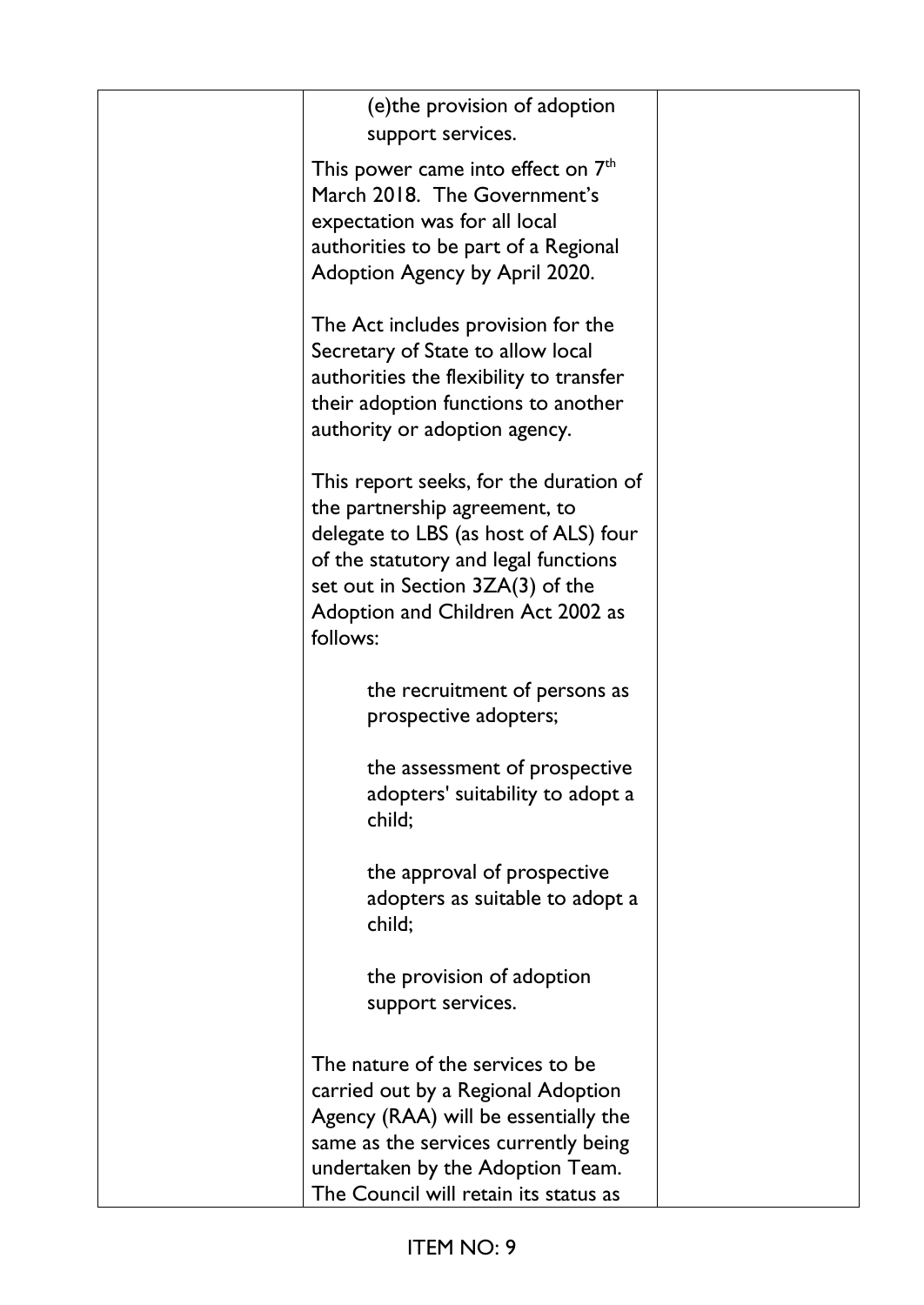| the client on whose behalf services<br>are being carried out. Therefore, the<br>provisions of the Transfer of<br>Undertakings (Protection of<br>Employment) Regulation 2006 (TUPE)<br>apply to the prospective transfer of<br>Council staff to the relevant RAA                                                                                                                                                                       |  |
|---------------------------------------------------------------------------------------------------------------------------------------------------------------------------------------------------------------------------------------------------------------------------------------------------------------------------------------------------------------------------------------------------------------------------------------|--|
| In advance of the prospective transfer<br>of services the Council and the<br>relevant RAA are required to consult<br>with appropriate representatives of<br>affected staff about                                                                                                                                                                                                                                                      |  |
| the fact of the transfer;                                                                                                                                                                                                                                                                                                                                                                                                             |  |
| the date of the transfer,                                                                                                                                                                                                                                                                                                                                                                                                             |  |
| the legal, economic and social<br>implications of the transfer;                                                                                                                                                                                                                                                                                                                                                                       |  |
| any measures the Council<br>proposes to take in relation to<br>affected staff, connection to the<br>transfer;                                                                                                                                                                                                                                                                                                                         |  |
| any measures proposed to be<br>taken in relation to staff who<br>are expected to be employees<br>of the relevant RAA.                                                                                                                                                                                                                                                                                                                 |  |
| Under the governance arrangements<br>for Adopt London South, the<br>participating authorities enter into a<br>partnership agreement with the<br>London Borough of Southwark acting<br>as the lead authority. In accordance<br>with Article $11.02$ (b); Part 2 of the<br>Constitution, the Leader and/or the<br>Cabinet may establish joint<br>arrangements with one or more local<br>authorities to exercise executive<br>functions. |  |
| Under the Responsibility for<br>Functions section of the Constitution,                                                                                                                                                                                                                                                                                                                                                                |  |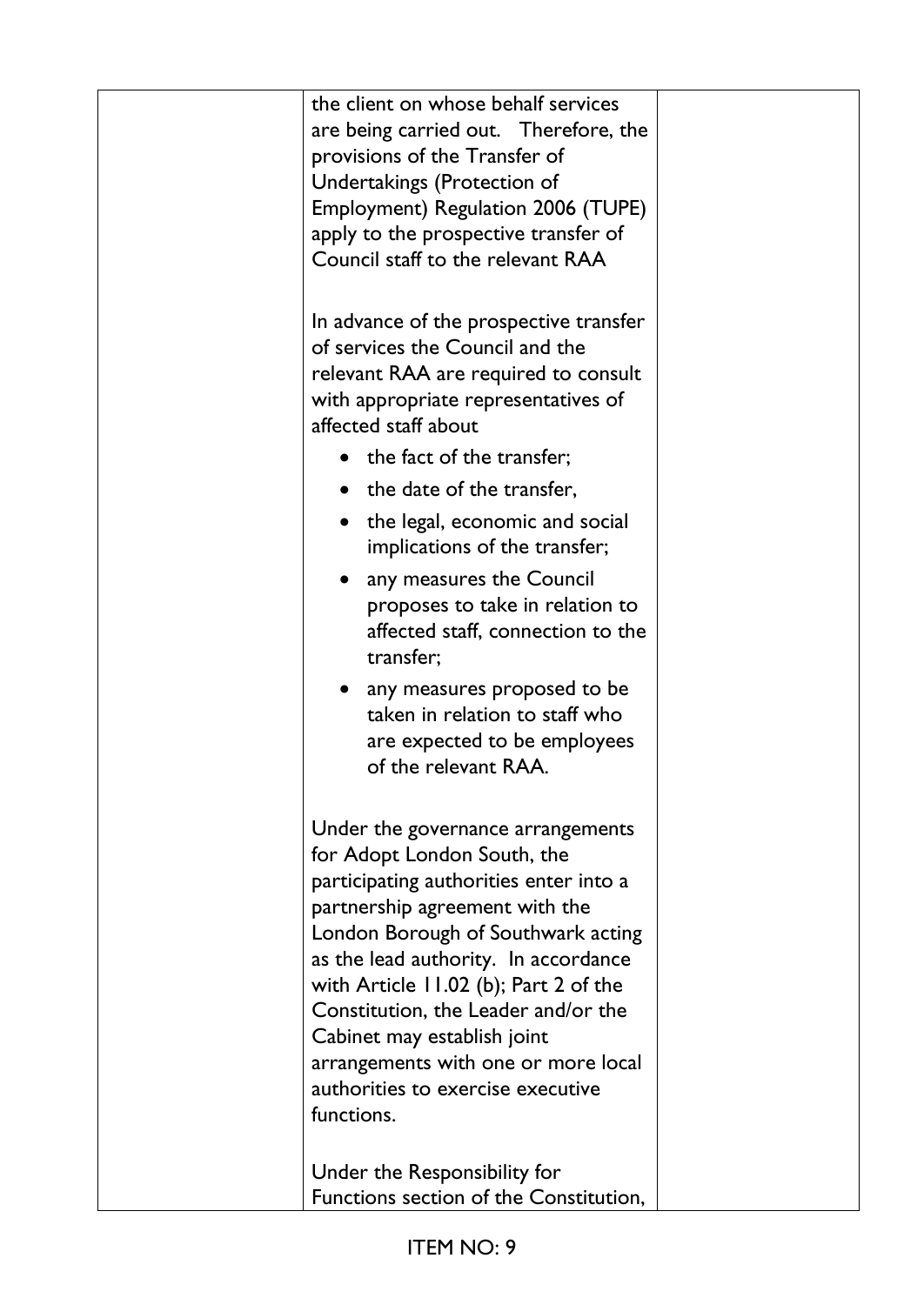| <b>Finance</b> and other<br>resources implications | the Cabinet is authorised to agree the<br>recommendation in this report.<br>There are no Human Rights<br>implications at this stage.<br>The cost of changing from the current<br>in-house model to the provision of                                                                                                                                                                                                                                                                                                                                                                                                                                                                                                                                                                                                                                                                                                                                                                            | Agnes Narkotey,<br>Accountancy                  |
|----------------------------------------------------|------------------------------------------------------------------------------------------------------------------------------------------------------------------------------------------------------------------------------------------------------------------------------------------------------------------------------------------------------------------------------------------------------------------------------------------------------------------------------------------------------------------------------------------------------------------------------------------------------------------------------------------------------------------------------------------------------------------------------------------------------------------------------------------------------------------------------------------------------------------------------------------------------------------------------------------------------------------------------------------------|-------------------------------------------------|
|                                                    | adoption services from Adoption<br>London South (ALS) and interagency<br>arrangements as proposed within the<br>paper will result in a decrease in<br>annual costs.                                                                                                                                                                                                                                                                                                                                                                                                                                                                                                                                                                                                                                                                                                                                                                                                                            | <b>Business Change</b><br>Manager<br>10/08/2021 |
|                                                    | The financial contributions are built<br>on a demand-based financial model<br>agreed by partnering authorities. The<br>costs are split between internal costs<br>(fixed) and interagency placements<br>(variable). The financial model for the<br>internal costs is split into two parts;<br>(KPI I) the first part covers early<br>advice, recruitment, assessment &<br>panels + family finding; this is based<br>on the number of matches, and thus<br>adoptive placements made and KPI 2<br>which covers post adoption support<br>and is based on the number of post<br>adoption support referrals. The<br>proposed annual cost is £474k.<br>There are additional one-off costs of<br>£30k to cover transition &<br>implementation and HR & legal.<br>The annual interagency costs are<br>estimated at £90k for the next three<br>years.<br>Over time, it is expected that the<br>costs to individual authorities will<br>reduce due to economies of scales<br>achieved through interagency |                                                 |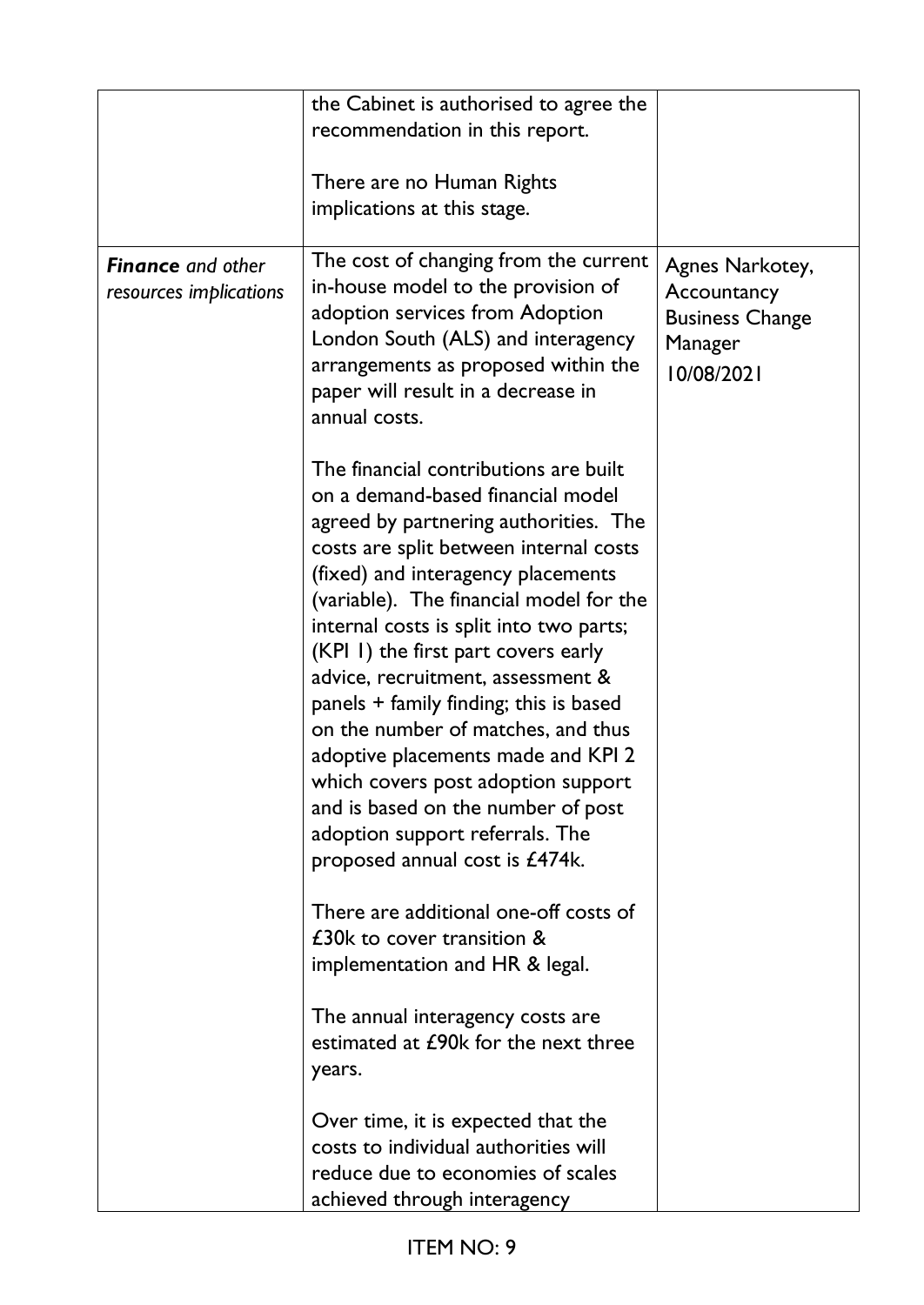| <b>Climate Change</b>                           | placements being achieved from<br>across the partnership.<br>The costs will be met from the annual<br>budget in the Adoption Service within<br>the CS Directorate.<br>There are no climate change<br>implications in connection with this<br>report.                                                                                                                                                                                                                                                                                              | Henrietta Quartano,<br><b>Senior Assistant</b><br>Director<br>Children's<br>Safeguarding & Social<br>Care<br>09/08/2021        |
|-------------------------------------------------|---------------------------------------------------------------------------------------------------------------------------------------------------------------------------------------------------------------------------------------------------------------------------------------------------------------------------------------------------------------------------------------------------------------------------------------------------------------------------------------------------------------------------------------------------|--------------------------------------------------------------------------------------------------------------------------------|
| <b>Equalities</b>                               | It is not envisaged that decisions<br>through this paper will have any<br>negative impact on any of the<br>protected characteristics defined in<br>the Equality Act 2010.<br>Following an Equalities Impact<br>Assessment (EqIA), RBG will give due<br>consideration to any measures<br>required to mitigate any identified<br>impacts on residents who possess<br>one or more of the protected<br>characteristics as defined in the<br>Equality Act 2010. This will be a<br>subject being kept under review<br>within the project risk register. | Henrietta Quartano,<br><b>Senior Assistant</b><br><b>Director</b><br>Children's<br>Safeguarding & Social<br>Care<br>09/08/2021 |
| <b>Procurement &amp;</b><br><b>Social Value</b> | This report does not require any call<br>for competition, Regulation 12 of the<br><b>Public Contract Regulations 2015</b><br>allows an authority to enter in to a<br>collaboration agreement for the<br>same provision of service provided<br>that the intention is for authorities to<br>satisfy the carrying out of a similar                                                                                                                                                                                                                   | Michael Glasspool,<br>Procurement<br><b>Business Partner for</b><br><b>Health and Adult</b><br><b>Services</b><br>09/08/2021   |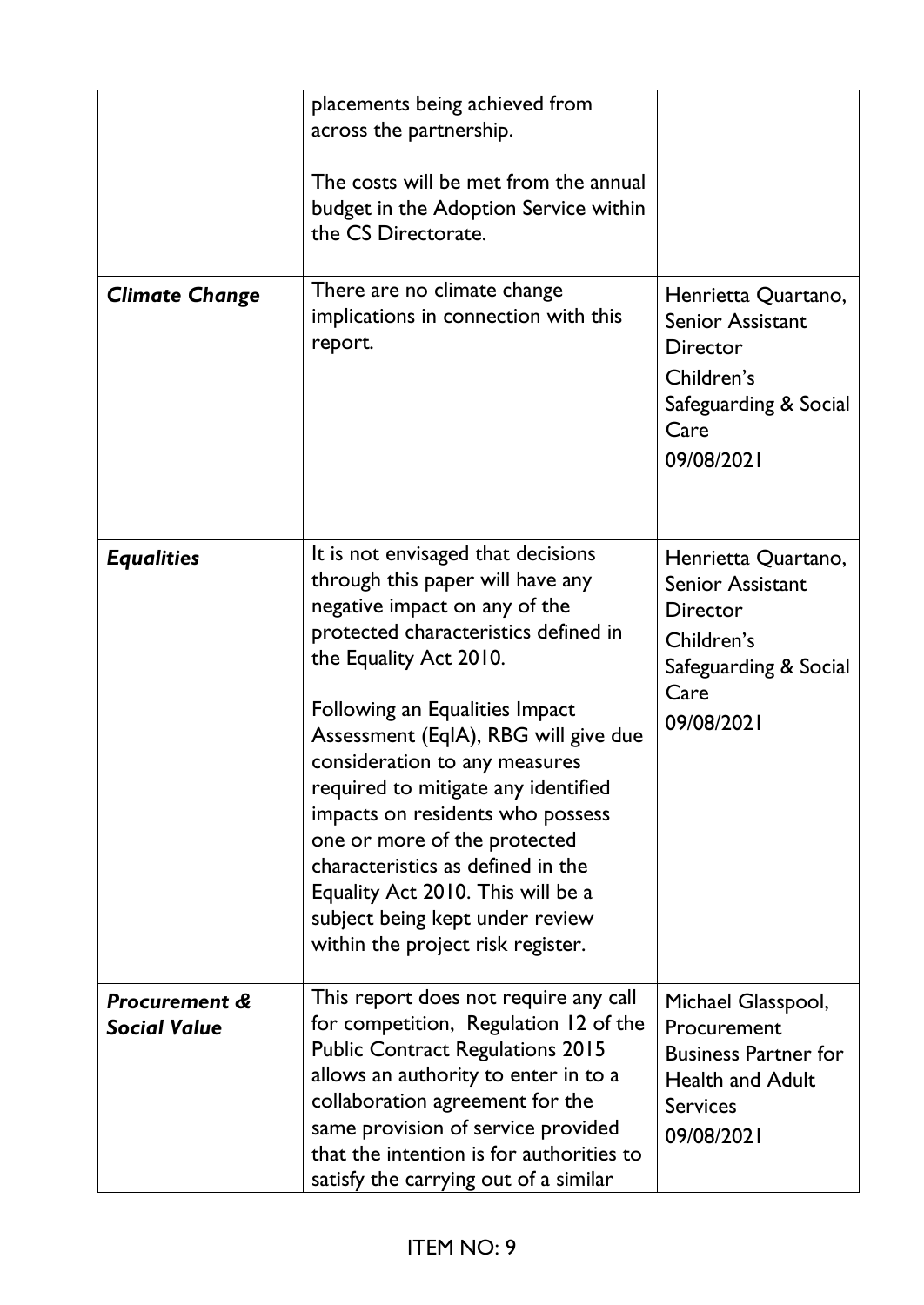|                                  | service so the recommended decision<br>is endorsed by Procurement.<br><b>Social Value</b><br>The size and nature of this contract<br>offers very little opportunity to seek<br>social value at this time, which does<br>not mean to say this will not be<br>considered in the future. As such, no<br>social value has been made under this<br>agreement.                                                            |                                                                                                                                |
|----------------------------------|---------------------------------------------------------------------------------------------------------------------------------------------------------------------------------------------------------------------------------------------------------------------------------------------------------------------------------------------------------------------------------------------------------------------|--------------------------------------------------------------------------------------------------------------------------------|
| <b>Information</b><br>governance | A Data Protection Impact Assessment<br>has been undertaken. The lawful<br>basis for the processing of the data is<br>A6 (1) (c) & A6 (3) (b).                                                                                                                                                                                                                                                                       | Gerard Murphy,<br>Head of Complaints,<br>Information<br>Governance & DMT<br>Support, Children's<br>Services.<br>10/08/2021     |
| <b>Staffing</b><br>establishment | This process requires the transfer of<br>staff under TUPE regulations and<br>appropriate measures are in place to<br>ensure that RBG complies and<br>mitigate potential risks.                                                                                                                                                                                                                                      | Funmi Akinyebo<br>HR Manager,<br>Children Service and<br>Health & Adult<br><b>Services</b><br>09/08/2021                       |
| <b>Risk management</b>           | The most significant risk from the<br>decisions set out in this report relates<br>to any further delay in the Local<br>Authority's ability to join a suitable<br>RAA.<br>There is a project risk register which<br>includes mitigating actions against<br>identified risks. The risk register is<br>reviewed regularly on a monthly basis<br>at the Strategic Project Board and<br>internal working group meetings. | Henrietta Quartano,<br><b>Senior Assistant</b><br><b>Director</b><br>Children's<br>Safeguarding & Social<br>Care<br>06/08/2021 |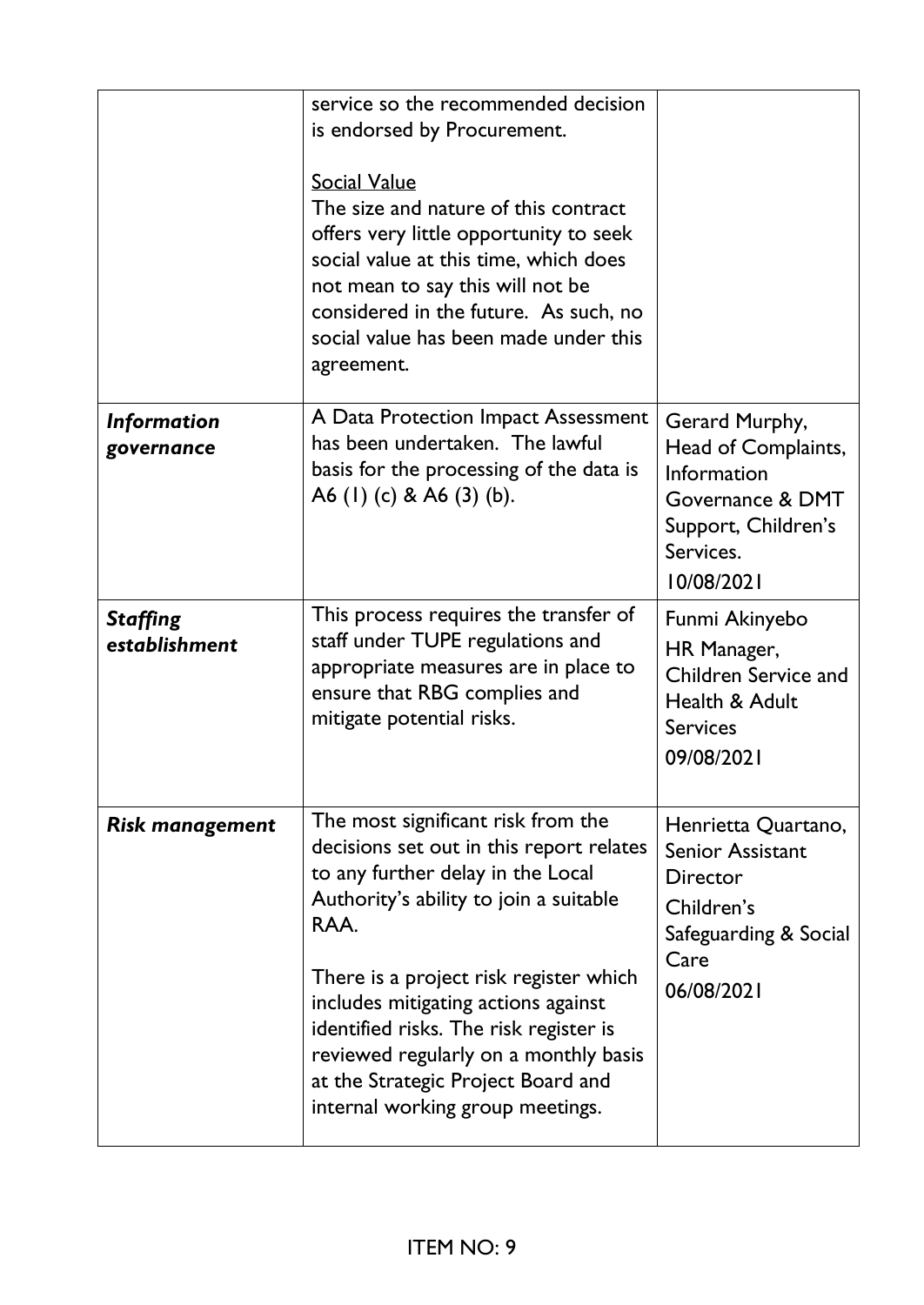| intended to secure a better approach<br>to fulfilling existing functions in<br>relation to looked after children (and<br>care leavers) and for the local<br>authority to facilitate as far as<br>possible secure, nurturing, and<br>positive experiences for looked after<br>children and young people and enable<br>positive outcomes for them. The<br>RAA proposal represents strategic<br>collaboration endorsed by the DfE to<br>secure the best outcomes for our<br>vulnerable children. | Corporate<br>parenting | Local authorities must have regard to<br>the seven needs identified in the<br>Children and Social Work Act 2017<br>when exercising their functions in<br>relation to looked-after children (and<br>care leavers), and these apply to the<br>whole local authority and not just to<br>children's services functions. The<br>corporate parenting principles are | Henrietta Quartano,<br>Senior Assistant<br>Director<br>Children's<br>Safeguarding & Social<br>Care<br>06/08/2021 |
|-----------------------------------------------------------------------------------------------------------------------------------------------------------------------------------------------------------------------------------------------------------------------------------------------------------------------------------------------------------------------------------------------------------------------------------------------------------------------------------------------|------------------------|---------------------------------------------------------------------------------------------------------------------------------------------------------------------------------------------------------------------------------------------------------------------------------------------------------------------------------------------------------------|------------------------------------------------------------------------------------------------------------------|
|-----------------------------------------------------------------------------------------------------------------------------------------------------------------------------------------------------------------------------------------------------------------------------------------------------------------------------------------------------------------------------------------------------------------------------------------------------------------------------------------------|------------------------|---------------------------------------------------------------------------------------------------------------------------------------------------------------------------------------------------------------------------------------------------------------------------------------------------------------------------------------------------------------|------------------------------------------------------------------------------------------------------------------|

# **11 Report Appendices**

- 11.1 The following documents are to be published with and form part of the report:
	- a) None.

## **12 Background Document**

- 12.1 Leader's Decision dated 20 January 2020
- 12.2 Cabinet Report Regional Adoption Arrangement dated 22 June 2020

|         | Report Author: Henrietta Quartano, Senior Assistant Director |
|---------|--------------------------------------------------------------|
|         | Children's Safeguarding & Social Care                        |
| Tel No. | 020 8921 4470                                                |
| Email.  | Henrietta.Quartano@royalgreenwich.gov.uk                     |

# ITEM NO: 9